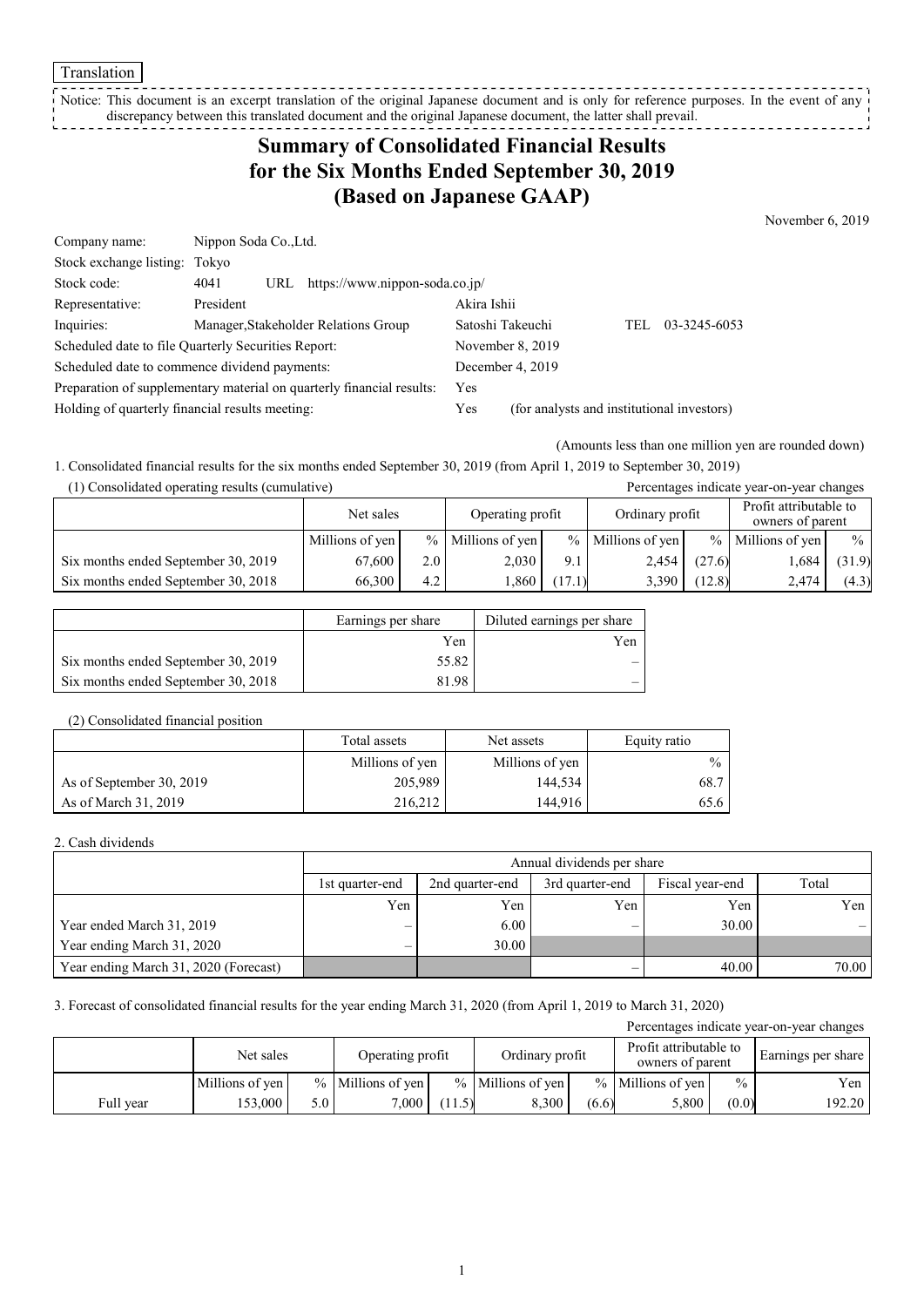| 4. Notes                                                                                                                                                                         |                   |                                                       |                |                   |  |
|----------------------------------------------------------------------------------------------------------------------------------------------------------------------------------|-------------------|-------------------------------------------------------|----------------|-------------------|--|
| (1) Changes in significant subsidiaries during the six months ended September 30, 2019<br>(changes in specified subsidiaries resulting in the change in scope of consolidation): |                   |                                                       |                |                   |  |
|                                                                                                                                                                                  |                   |                                                       |                |                   |  |
| (2) Application of special accounting methods for preparing quarterly consolidated financial statements:                                                                         | N <sub>o</sub>    |                                                       |                |                   |  |
| (3) Changes in accounting policies, changes in accounting estimates, and restatement of prior period financial statements                                                        |                   |                                                       |                |                   |  |
| Changes in accounting policies due to revisions to accounting standards and other regulations:                                                                                   |                   |                                                       | No             |                   |  |
| Changes in accounting policies due to other reasons:                                                                                                                             |                   | N <sub>o</sub>                                        |                |                   |  |
| Changes in accounting estimates:                                                                                                                                                 |                   | N <sub>o</sub>                                        |                |                   |  |
| Restatement of prior period financial statements:                                                                                                                                |                   |                                                       | N <sub>o</sub> |                   |  |
| (4) Number of issued shares (common shares)                                                                                                                                      |                   |                                                       |                |                   |  |
| Total number of issued shares at the end of the period (including treasury shares)                                                                                               |                   |                                                       |                |                   |  |
| As of September 30, 2019                                                                                                                                                         | 31,127,307 shares | As of March 31, 2019                                  |                | 31,127,307 shares |  |
| Number of treasury shares at the end of the period                                                                                                                               |                   |                                                       |                |                   |  |
| As of September 30, 2019                                                                                                                                                         | 949,582 shares    | As of March 31, 2019                                  |                | 951,112 shares    |  |
| Average number of shares during the period (cumulative from the beginning of the fiscal year)                                                                                    |                   |                                                       |                |                   |  |
| Six months ended September 30, 2019                                                                                                                                              |                   | 30,176,607 shares Six months ended September 30, 2018 |                | 30,181,607 shares |  |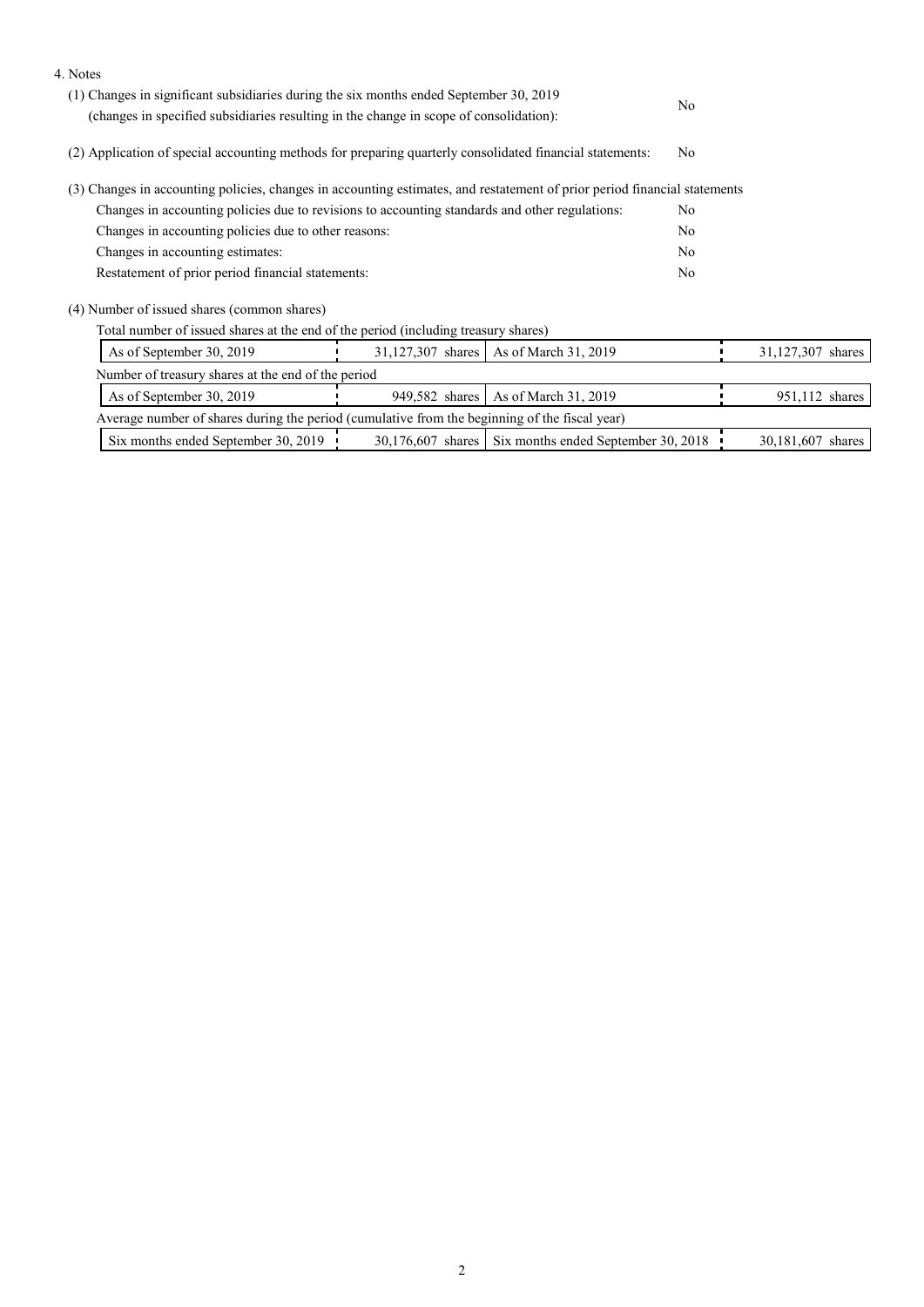# **Quarterly consolidated financial statements**

**Consolidated balance sheets** 

|                                                     |                      | (Millions of yen)        |
|-----------------------------------------------------|----------------------|--------------------------|
|                                                     | As of March 31, 2019 | As of September 30, 2019 |
| Assets                                              |                      |                          |
| Current assets                                      |                      |                          |
| Cash and deposits                                   | 16,565               | 17,140                   |
| Notes and accounts receivable - trade               | 47,860               | 33,662                   |
| Electronically recorded monetary claims - operating | 2,795                | 2,284                    |
| Inventories                                         | 27,372               | 31,890                   |
| Other                                               | 4,500                | 4,326                    |
| Allowance for doubtful accounts                     | (199)                | (191)                    |
| Total current assets                                | 98,895               | 89,112                   |
| Non-current assets                                  |                      |                          |
| Property, plant and equipment                       |                      |                          |
| Buildings and structures, net                       | 18,082               | 17,920                   |
| Machinery, equipment and vehicles, net              | 20,264               | 19,014                   |
| Tools, furniture and fixtures, net                  | 1,776                | 1,727                    |
| Land                                                | 15,111               | 15,109                   |
| Construction in progress                            | 3,247                | 4,330                    |
| Other, net                                          | 9                    | 825                      |
| Total property, plant and equipment                 | 58,491               | 58,928                   |
| Intangible assets                                   |                      |                          |
| Goodwill                                            | 249                  | 130                      |
| Other                                               | 5,527                | 5,234                    |
| Total intangible assets                             | 5,776                | 5,365                    |
| Investments and other assets                        |                      |                          |
| Investment securities                               | 39,307               | 38,710                   |
| Retirement benefit asset                            | 8,767                | 9,027                    |
| Deferred tax assets                                 | 2,700                | 2,616                    |
| Other                                               | 2,272                | 2,227                    |
| Allowance for doubtful accounts                     | (0)                  | (0)                      |
| Total investments and other assets                  | 53,048               | 52,582                   |
| Total non-current assets                            | 117,316              | 116,876                  |
| Total assets                                        | 216,212              | 205,989                  |
|                                                     |                      |                          |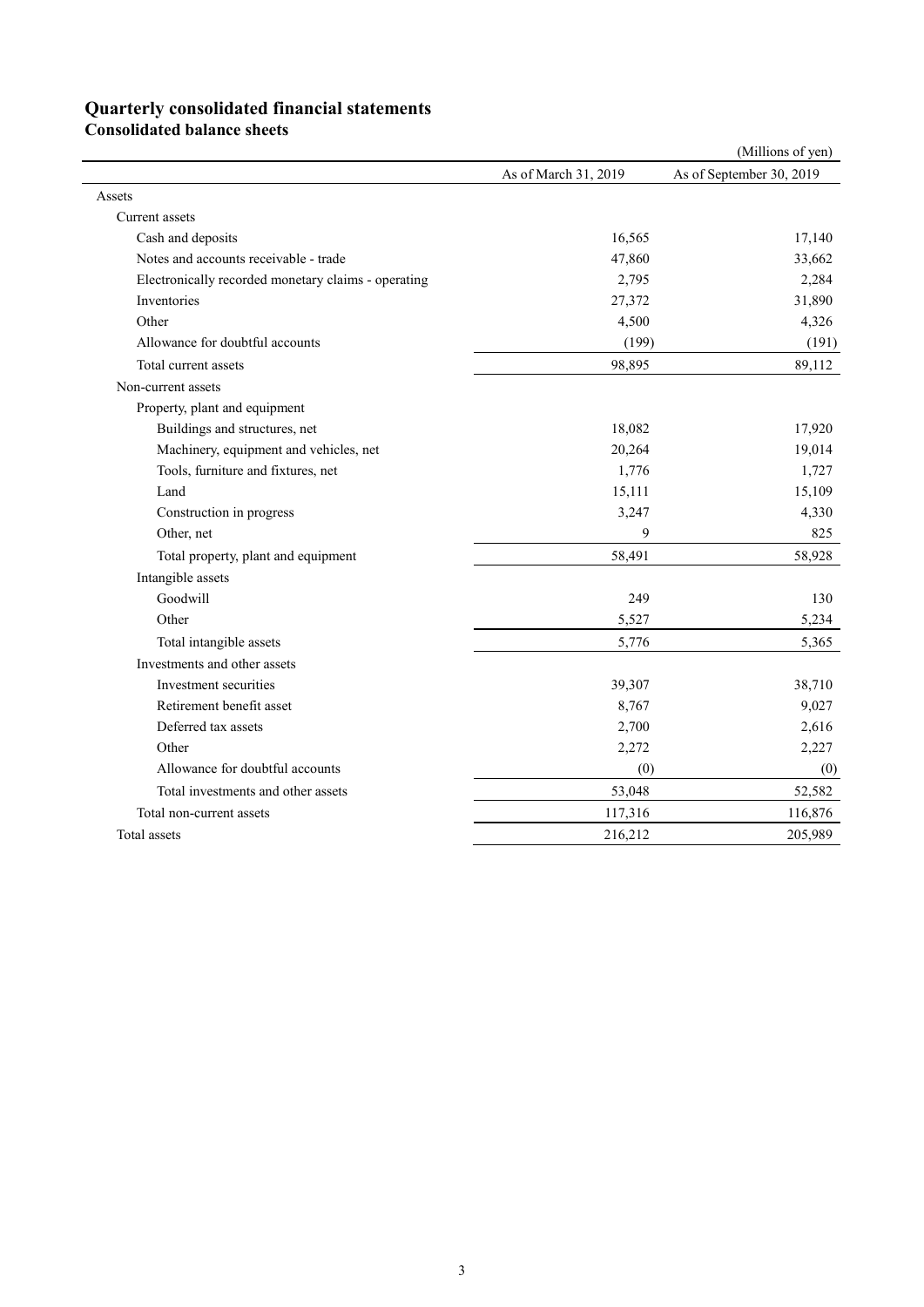|                                                       |                      | (Millions of yen)        |
|-------------------------------------------------------|----------------------|--------------------------|
|                                                       | As of March 31, 2019 | As of September 30, 2019 |
| Liabilities                                           |                      |                          |
| Current liabilities                                   |                      |                          |
| Notes and accounts payable - trade                    | 20,933               | 14,543                   |
| Electronically recorded obligations - operating       | 2,717                | 3,997                    |
| Short-term borrowings                                 | 15,501               | 14,296                   |
| Income taxes payable                                  | 1,258                | 636                      |
| Provision for bonuses                                 | 2,900                | 1,664                    |
| Other                                                 | 6,806                | 5,085                    |
| Total current liabilities                             | 50,118               | 40,223                   |
| Non-current liabilities                               |                      |                          |
| Long-term borrowings                                  | 10,604               | 10,239                   |
| Deferred tax liabilities                              | 4,364                | 4,046                    |
| Retirement benefit liability                          | 2,468                | 2,493                    |
| Provision for environmental measures                  | 724                  | 601                      |
| Other                                                 | 3,014                | 3,849                    |
| Total non-current liabilities                         | 21,177               | 21,231                   |
| <b>Total liabilities</b>                              | 71,295               | 61,454                   |
| Net assets                                            |                      |                          |
| Shareholders' equity                                  |                      |                          |
| Share capital                                         | 29,166               | 29,166                   |
| Capital surplus                                       | 29,359               | 29,359                   |
| Retained earnings                                     | 80,166               | 80,943                   |
| Treasury shares                                       | (2,250)              | (2, 246)                 |
| Total shareholders' equity                            | 136,441              | 137,223                  |
| Accumulated other comprehensive income                |                      |                          |
| Valuation difference on available-for-sale securities | 7,220                | 6,760                    |
| Deferred gains or losses on hedges                    | (163)                | (67)                     |
| Foreign currency translation adjustment               | (2,100)              | (2,979)                  |
| Remeasurements of defined benefit plans               | 373                  | 504                      |
| Total accumulated other comprehensive income          | 5,328                | 4,218                    |
| Non-controlling interests                             | 3,146                | 3,093                    |
| Total net assets                                      | 144,916              | 144,534                  |
| Total liabilities and net assets                      | 216,212              | 205,989                  |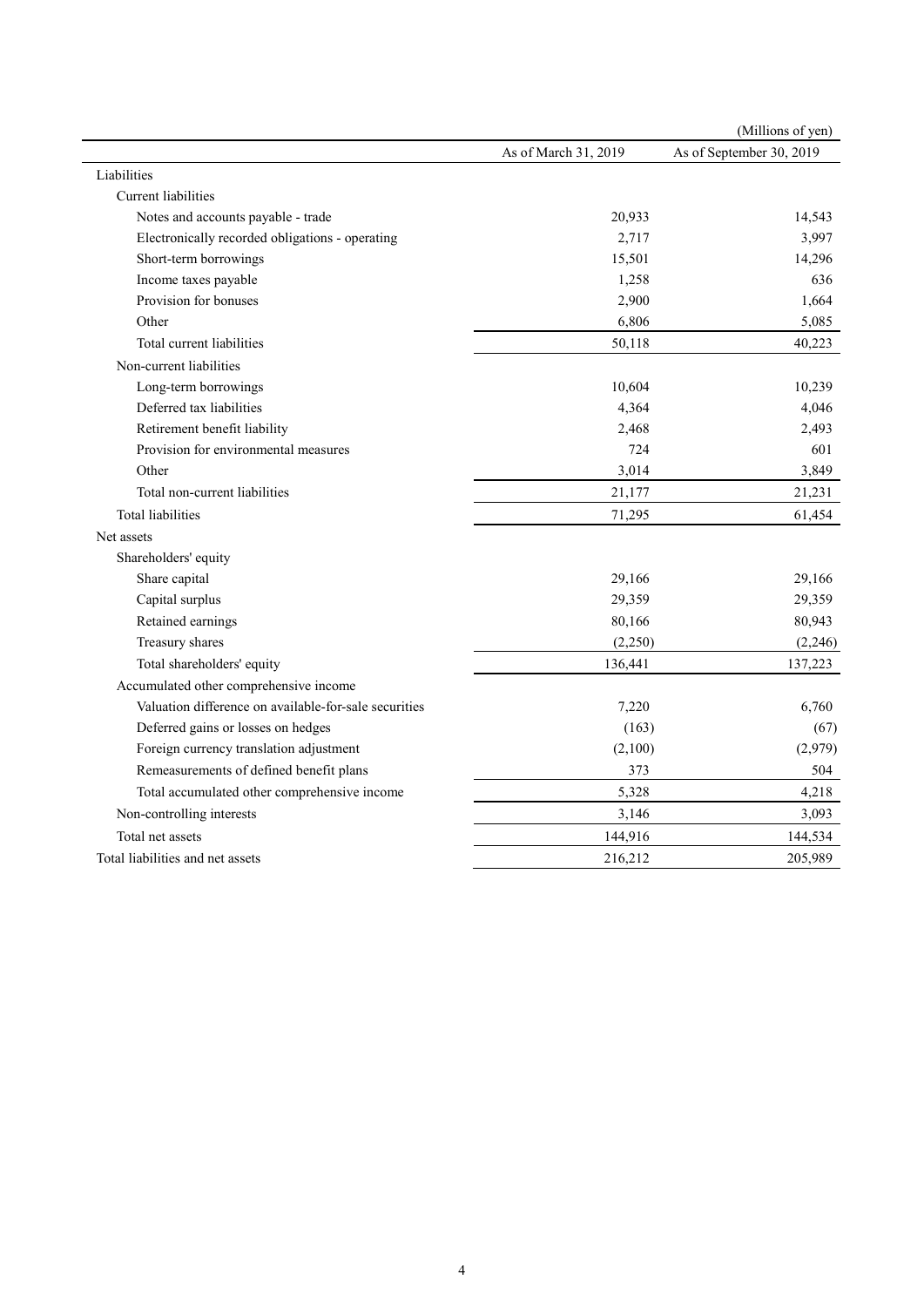## **Consolidated statements of income (cumulative) and consolidated statements of comprehensive income (cumulative)**

**Consolidated statements of income (cumulative)**

|                                                                               |                    | (Millions of yen)  |
|-------------------------------------------------------------------------------|--------------------|--------------------|
|                                                                               | Six months ended   | Six months ended   |
|                                                                               | September 30, 2018 | September 30, 2019 |
| Net sales                                                                     | 66,300             | 67,600             |
| Cost of sales                                                                 | 51,010             | 51,391             |
| Gross profit                                                                  | 15,289             | 16,208             |
| Selling, general and administrative expenses                                  | 13,428             | 14,178             |
| Operating profit                                                              | 1,860              | 2,030              |
| Non-operating income                                                          |                    |                    |
| Interest income                                                               | 15                 | 12                 |
| Dividend income                                                               | 389                | 396                |
| Share of profit of entities accounted for using equity method                 | 676                | 387                |
| Foreign exchange gains                                                        | 480                |                    |
| Other                                                                         | 360                | 368                |
| Total non-operating income                                                    | 1,921              | 1,165              |
| Non-operating expenses                                                        |                    |                    |
| Interest expenses                                                             | 130                | 110                |
| Foreign exchange losses                                                       |                    | 332                |
| Other                                                                         | 261                | 298                |
| Total non-operating expenses                                                  | 391                | 741                |
| Ordinary profit                                                               | 3,390              | 2,454              |
| Extraordinary income                                                          |                    |                    |
| Gain on sales of non-current assets                                           | 7                  |                    |
| Total extraordinary income                                                    | $\overline{7}$     |                    |
| <b>Extraordinary losses</b>                                                   |                    |                    |
| Loss on abandonment of non-current assets                                     | 119                | 125                |
| Loss on valuation of investments in capital of subsidiaries and<br>associates | 85                 |                    |
| Other                                                                         | 29                 | 43                 |
| Total extraordinary losses                                                    | 234                | 169                |
| Profit before income taxes                                                    | 3,163              | 2.285              |
| Income taxes - current                                                        | 434                | 619                |
| Income taxes - deferred                                                       | 142                | (118)              |
| Total income taxes                                                            | 577                | 500                |
| Profit                                                                        | 2,586              | 1,784              |
| Profit attributable to non-controlling interests                              | 112                | 100                |
| Profit attributable to owners of parent                                       | 2,474              | 1,684              |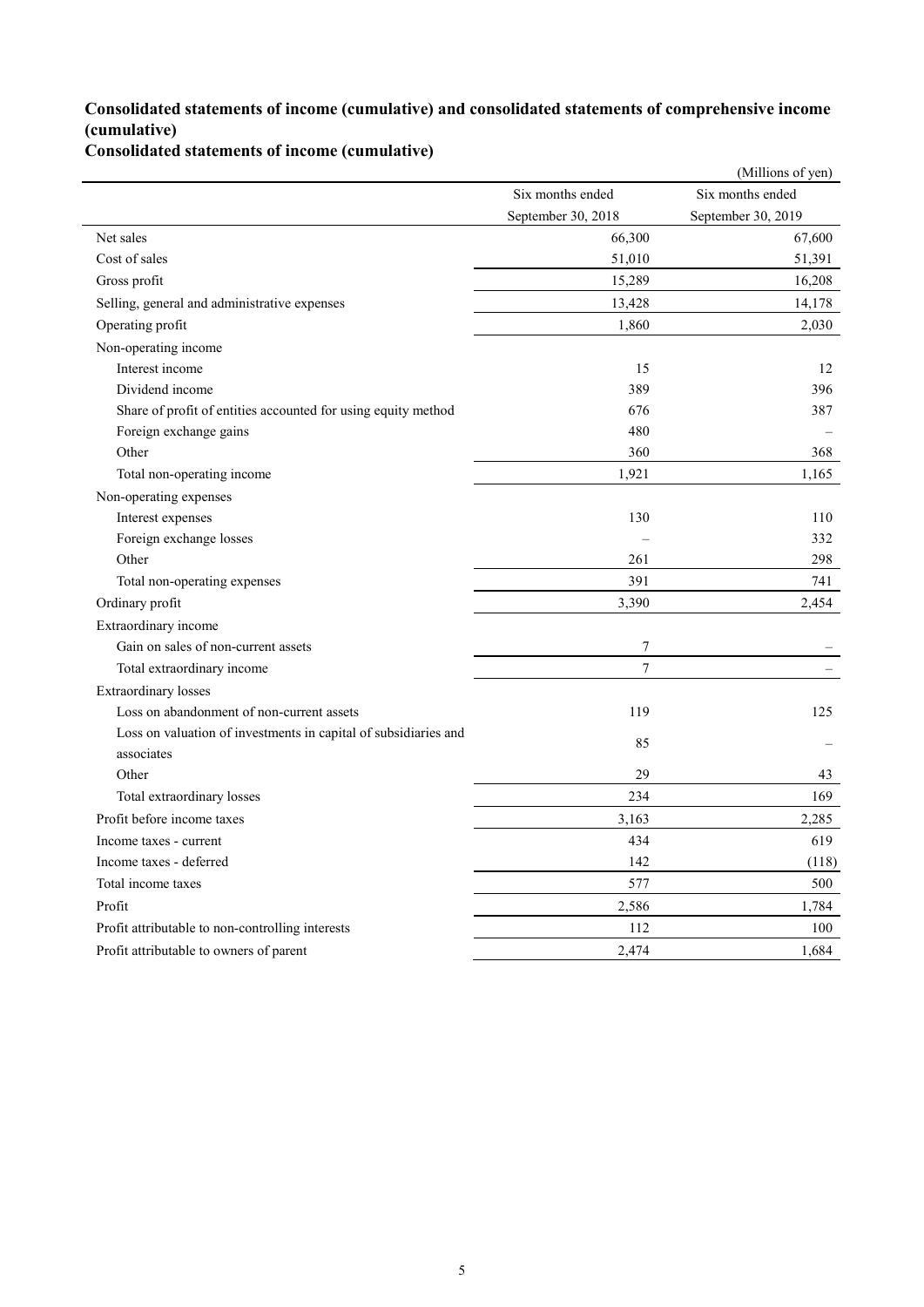| Consolidated statements of comprehensive income (cumulative) |  |  |
|--------------------------------------------------------------|--|--|
|                                                              |  |  |

|                                                           |                    | (Millions of yen)  |
|-----------------------------------------------------------|--------------------|--------------------|
|                                                           | Six months ended   | Six months ended   |
|                                                           | September 30, 2018 | September 30, 2019 |
| Profit                                                    | 2,586              | 1,784              |
| Other comprehensive income                                |                    |                    |
| Valuation difference on available-for-sale securities     | 1,252              | (459)              |
| Deferred gains or losses on hedges                        | (119)              | 28                 |
| Foreign currency translation adjustment                   | (33)               | (656)              |
| Remeasurements of defined benefit plans, net of tax       | 95                 | 132                |
| Share of other comprehensive income of entities accounted | (1,660)            |                    |
| for using equity method                                   |                    | (263)              |
| Total other comprehensive income                          | (465)              | (1,217)            |
| Comprehensive income                                      | 2,120              | 566                |
| Comprehensive income attributable to                      |                    |                    |
| Comprehensive income attributable to owners of parent     | 1,940              | 573                |
| Comprehensive income attributable to non-controlling      | 180                | (6)                |
| interests                                                 |                    |                    |